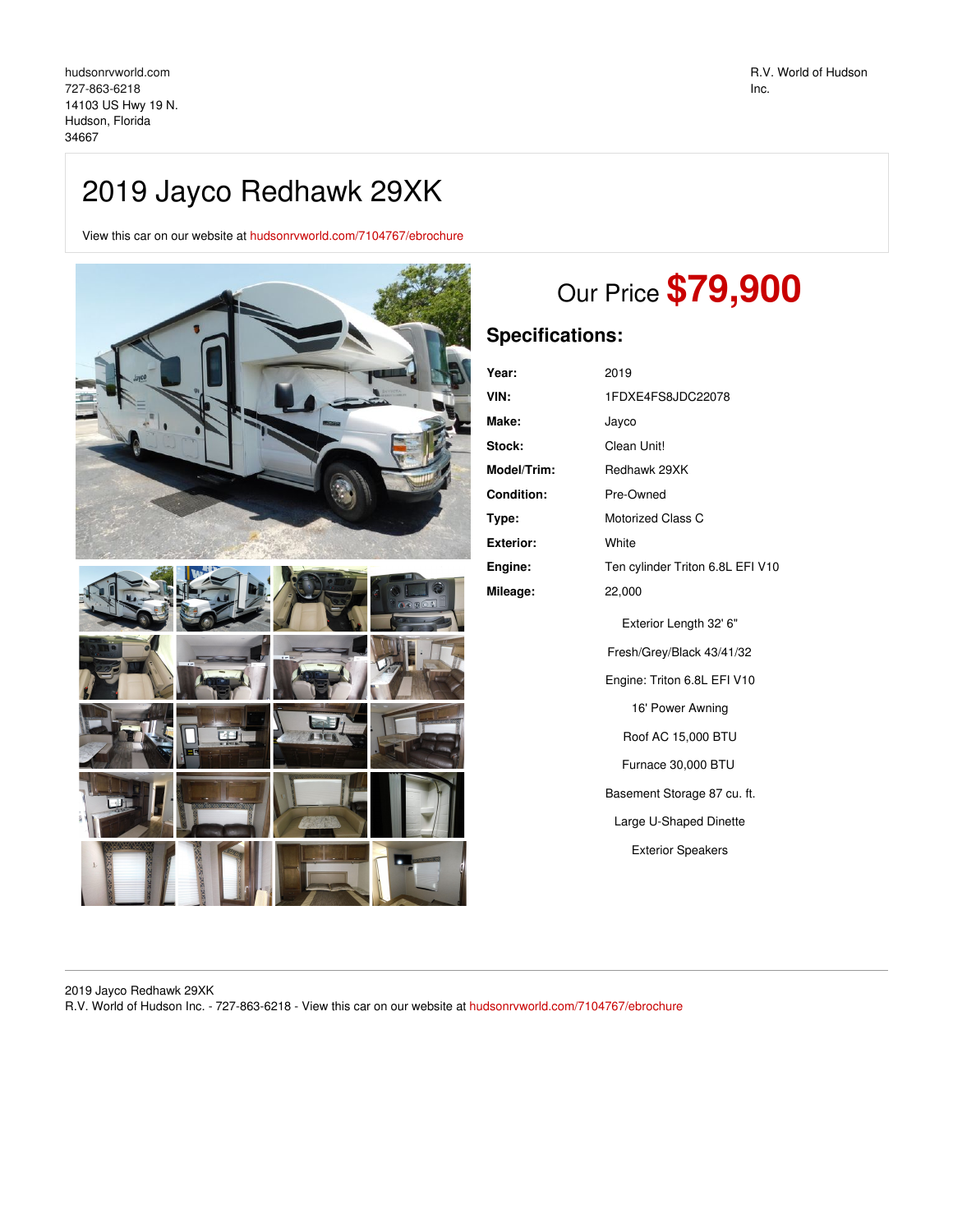

2019 Jayco Redhawk 29XK

R.V. World of Hudson Inc. - 727-863-6218 - View this car on our website at [hudsonrvworld.com/7104767/ebrochure](https://hudsonrvworld.com/vehicle/7104767/2019-jayco-redhawk-29xk-hudson-florida-34667/7104767/ebrochure)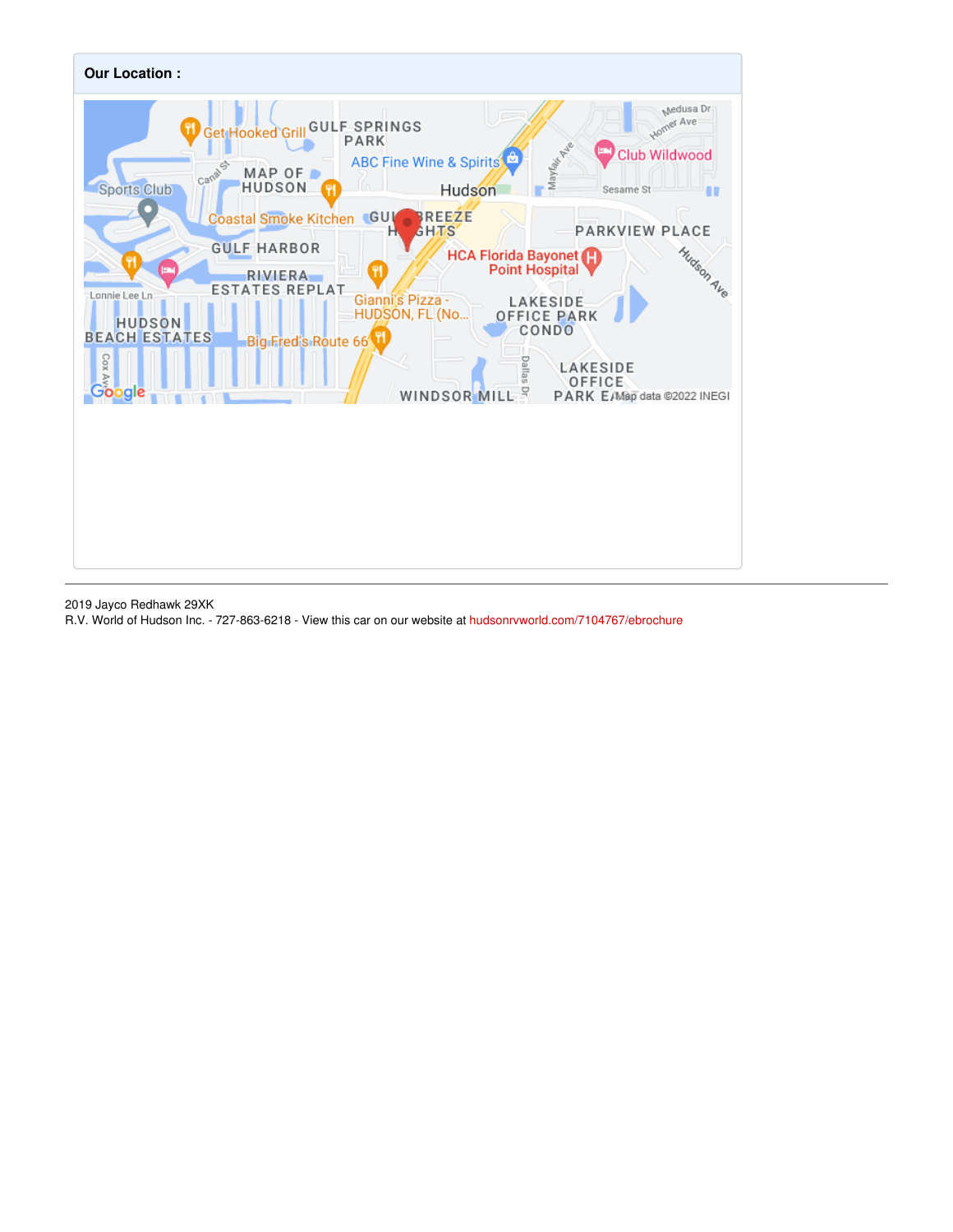### **Installed Options**

- Center Living Room
- - Center Kitchen
- Rear Queen Bed
- Rear Island Bed
- Bunk Over Cab
- Split Bath w/ Shower
- Front/Rear Jacks
- Fiberglass Exterior
- - Rear Hitch
- - Rear Ladder
- - Outside Shower
- - Battery
- Ext Sport Compartment
- Grab Handle
- Patio Awning
- Double Door Refrig
- - Booth Dinette
- Convection/Microwave Oven
- - Stove
- **•** Recliner Chair
- Skylight in Bath
- Day/Night Shades
- - Deluxe Cabinets
- LPG Gas/Smoke Detector
- $\bullet$  AM/FM
- CD Player
- $\bullet$  TV
- - TV Antenna
- $\bullet$  A/C
- - Power Locks
- - Power Mirrors
- - Power Steering
- - Power Windows
- $\bullet$  Tilt
- Cruise
- $\bullet$  Clock
- - Tachometer
- Power Driver Seat
- Driver Side Door
- $\bullet$  Ducted A/C
- $\bullet$  Roof A/C
- Power Roof Vent
- Furnace
- Generator
- Electric Water Heater
- Gas Water Heater
- DSI Water Heater
- All Keys
- - No Known Problems
- - No Known Accidents
- No Known Bodywork
- Glossy Paint
- Original Paint
- Excellent Windshield
- No Visible Scratches
- No Visible Dents
- Dual Front Airbags
- Variable Wipers
- Gasoline Fuel